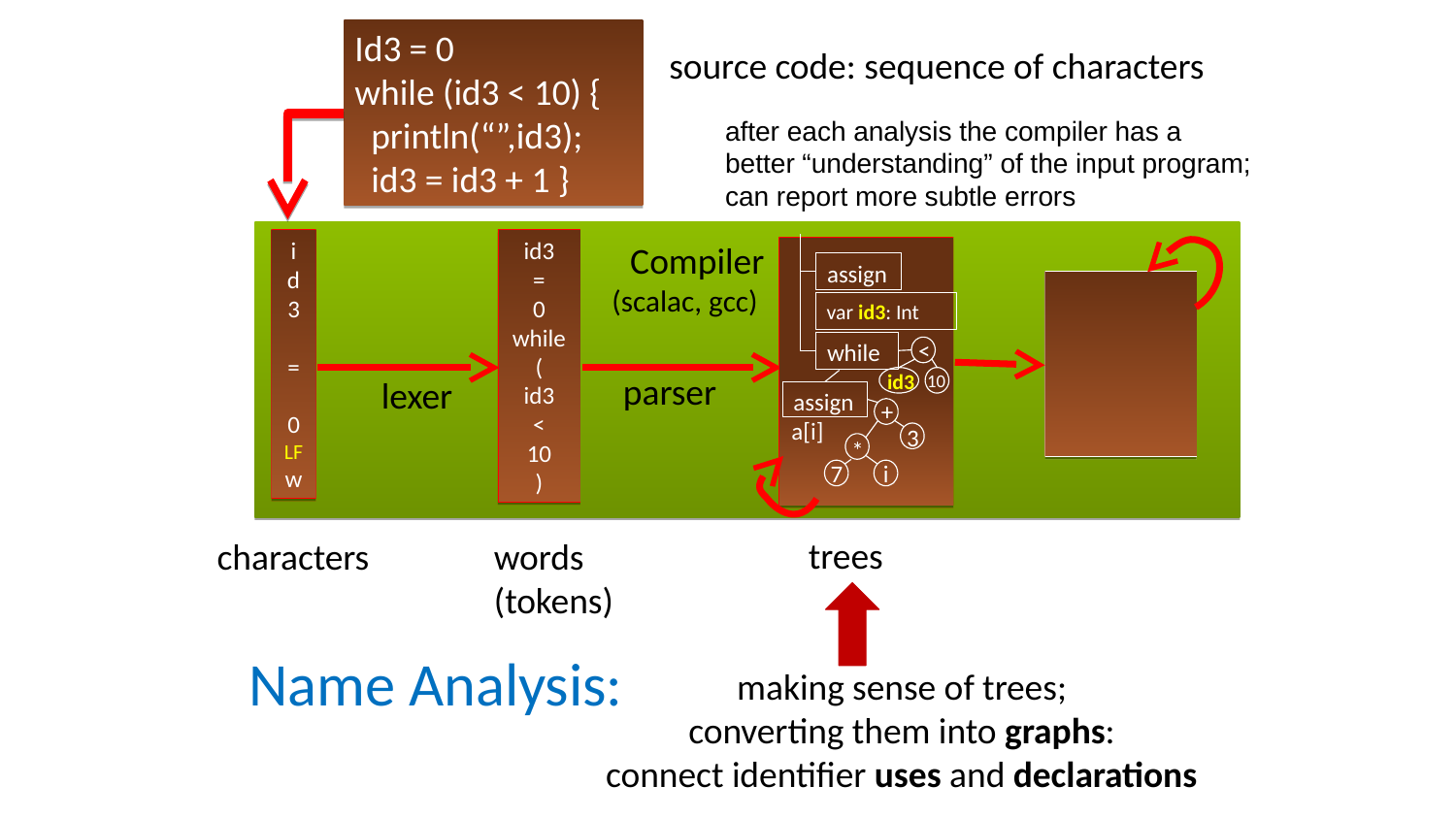### **Reporting Errors**

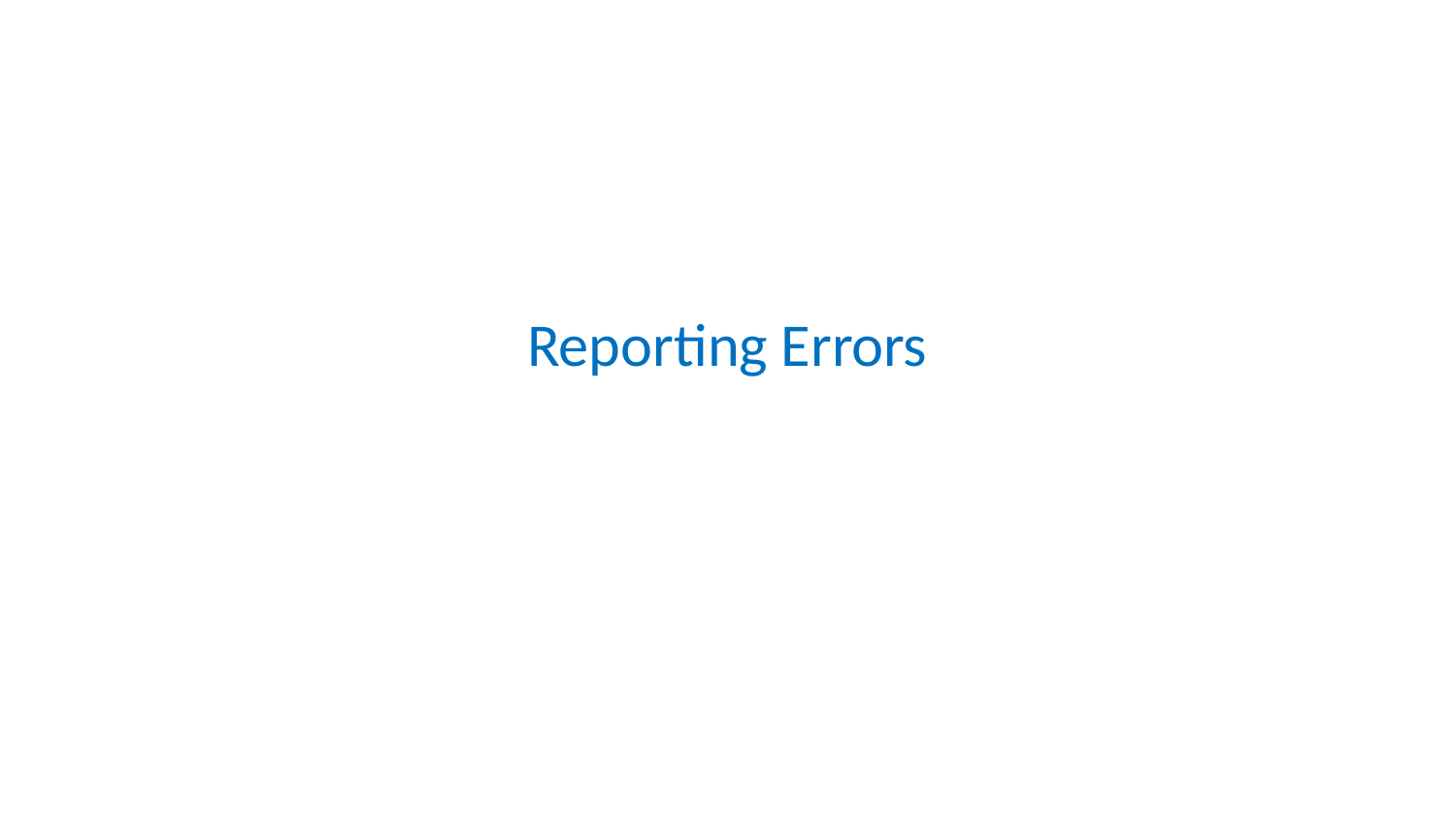Errors Detected So Far

• File input: file does not exist • Lexer: unknown token, string not closed before end of file, … • Parser: syntax error - unexpected token, cannot parse given non-terminal • Name analyzer: unknown identifier • Type analyzer:

- 
- 
- 
- 

# • Data-flow analyzer:

- 
- 
- applying function to arguments of wrong type
- variable read before written, division by zero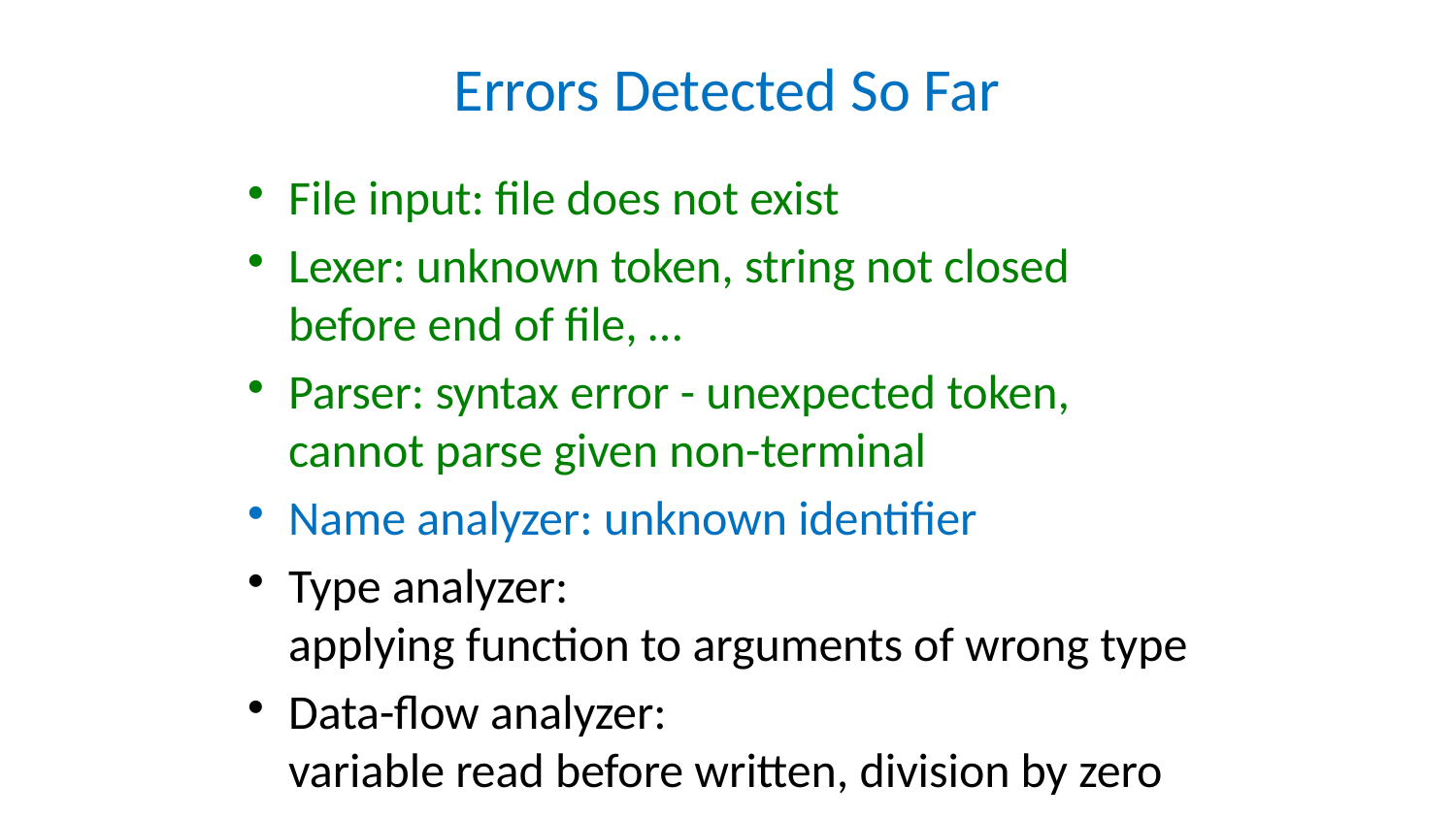# Name Analysis Problems Reported: 1

- 
- a class is defined more than once: class A { ...} class B { ... } class A { ... } • a variable is defined more than once:
	- int x; int y; int x;
- a class member is overriden without override keyword: class A { int x; ... } class B extends A { int x; ... } • a method is overloaded (forbidden in Tool): class A { def  $f(B x)$  {} def  $f(C x)$  {} ... } • a method argument is shadowed by a local variable declaration
	-
	-
	- (forbidden in Java, Tool):
		- def (x:Int) { var x : Int; ...}
- two method arguments have the same name: def (x:Int,y:Int,x:Int) { ... }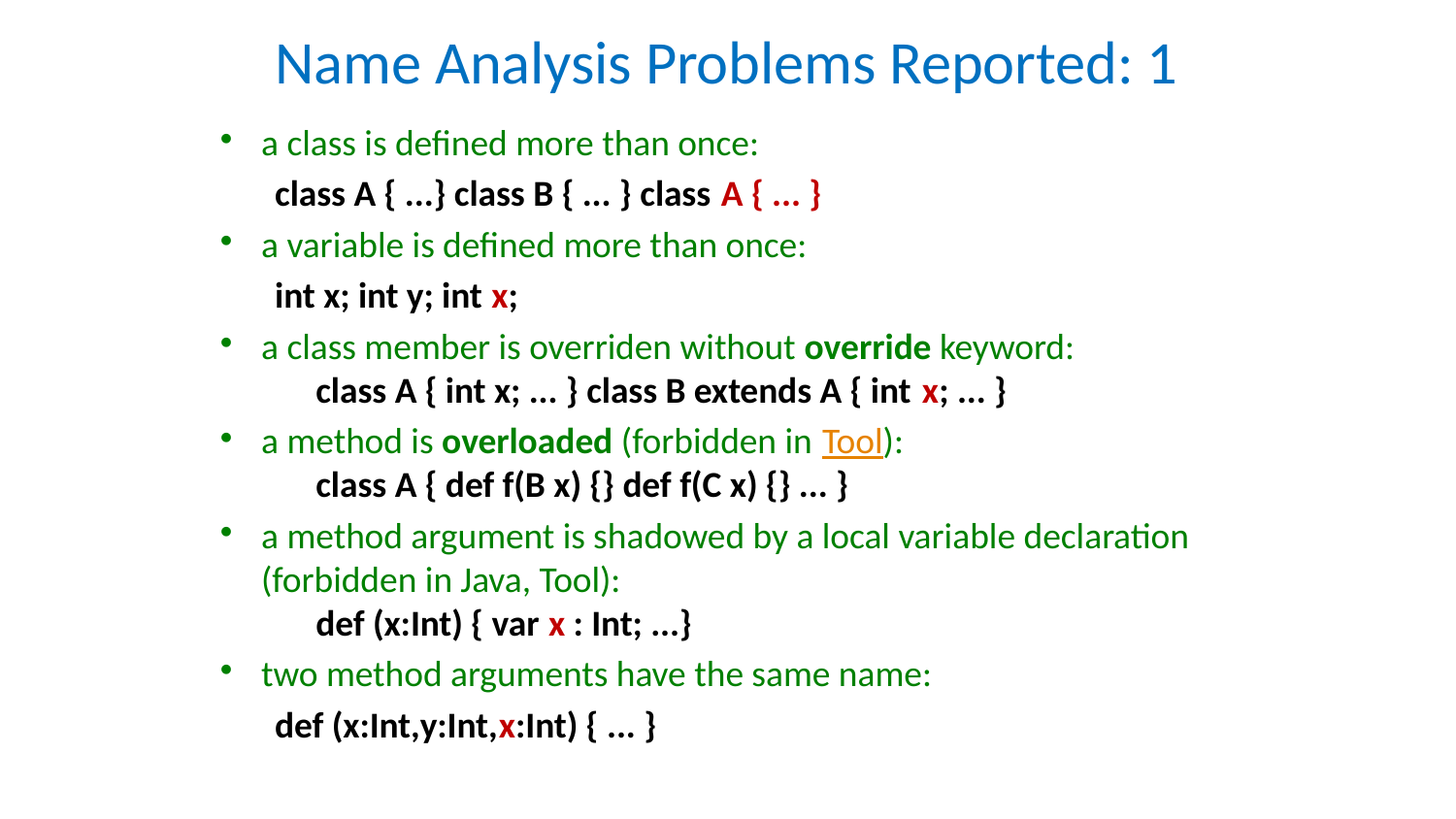Name Analysis Problems Reported: 2 a class name is used as a symbol (as parent class or type, for instance) but is not declared:

class A extends Objekt {}

- 
- an identifier is used as a variable but is not declared:  $def(amount:Int) { total = total + ammount }$
- the inheritance graph has a cycle:
	-
	- class B extends C {}
	- class C extends A
- represents.
- 
- 

class A extends B {}

• We use Map data structures to maintain this mapping • The rules that specify how declarations are used to construct such maps are given by scoping rules of the programming language.

To make it efficient and clean to check for such errors, we associate mapping from each identifier to the symbol that the identifier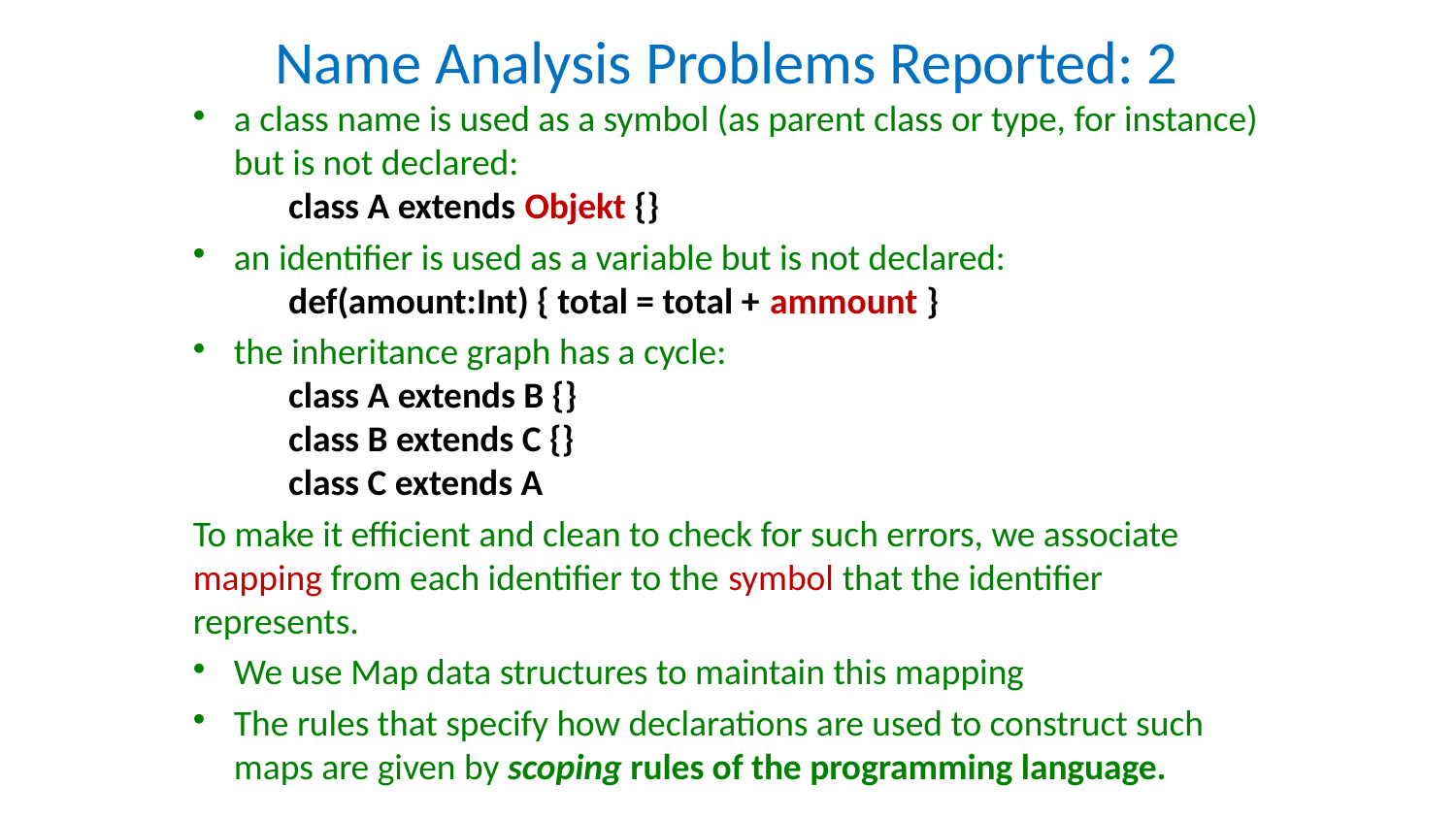### **Storing and Using Tree Positions**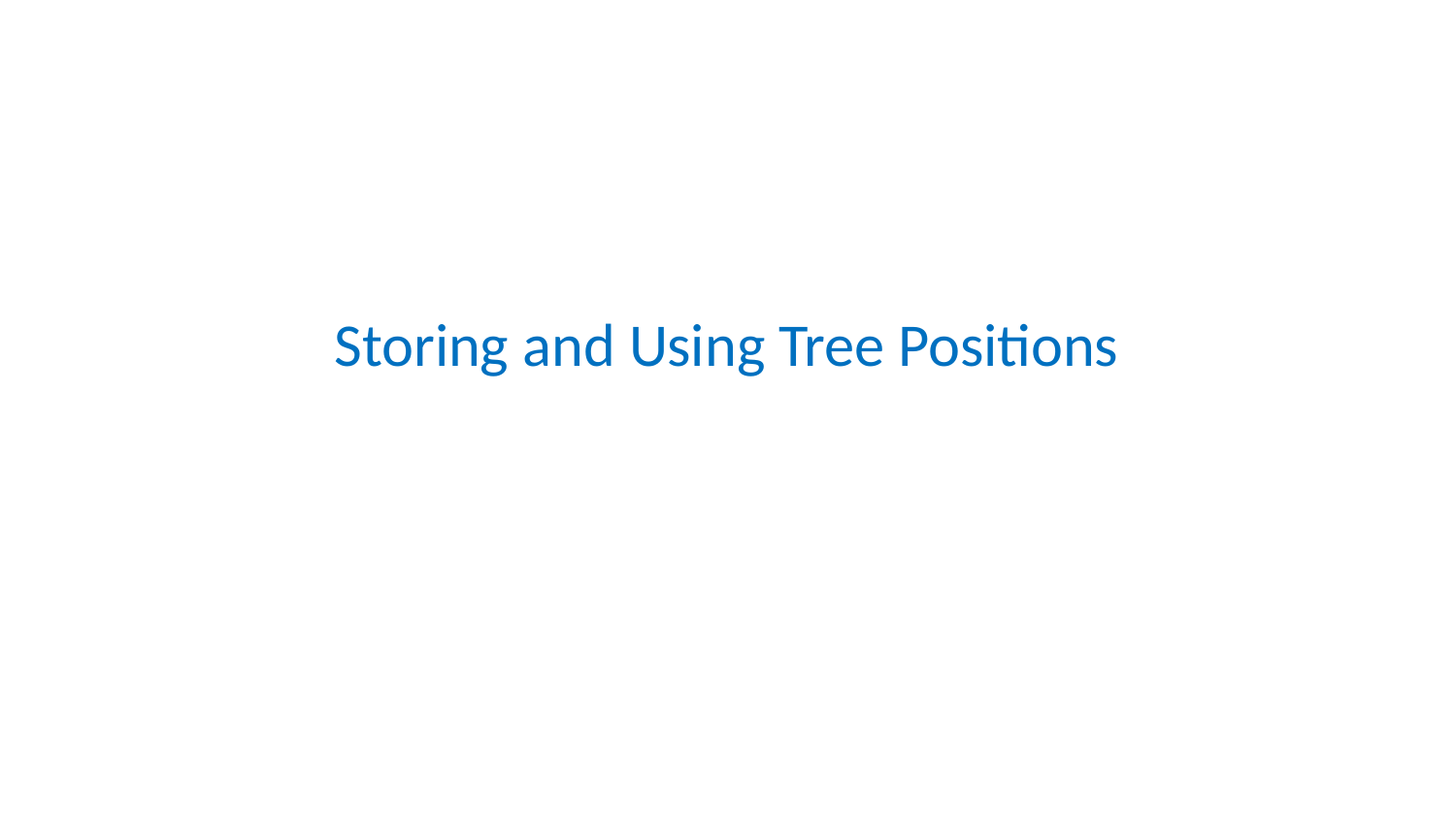## Showing Good Errors with Syntax Trees

- Suppose we have undeclared variable 'i' in a program of 100K lines
- Which error message would you prefer to see from the compiler?
	-
	- An ocurrence of variable 'i' not declared (which variable? where?) – An ocurrence of variable 'i' in procedure P not declared
	- $-$  Variable 'i' undeclared at line 514, position 12 (and IDE points you there) $\frac{1}{2}$
- How to emit this error message if we only have a syntax trees?
- Abstract syntax tree nodes store positions within file
- For identifier nodes: allows reporting variable uses
	- Variable 'i' in line 11, column 5 undeclared
- For other nodes, supports useful for type errors, e.g. could report for  $(x + y) * (! \infty k)$ 
	-
	- Type error in line 13,
	- expression in line 13, column 11-15, has type Bool, expected Int instead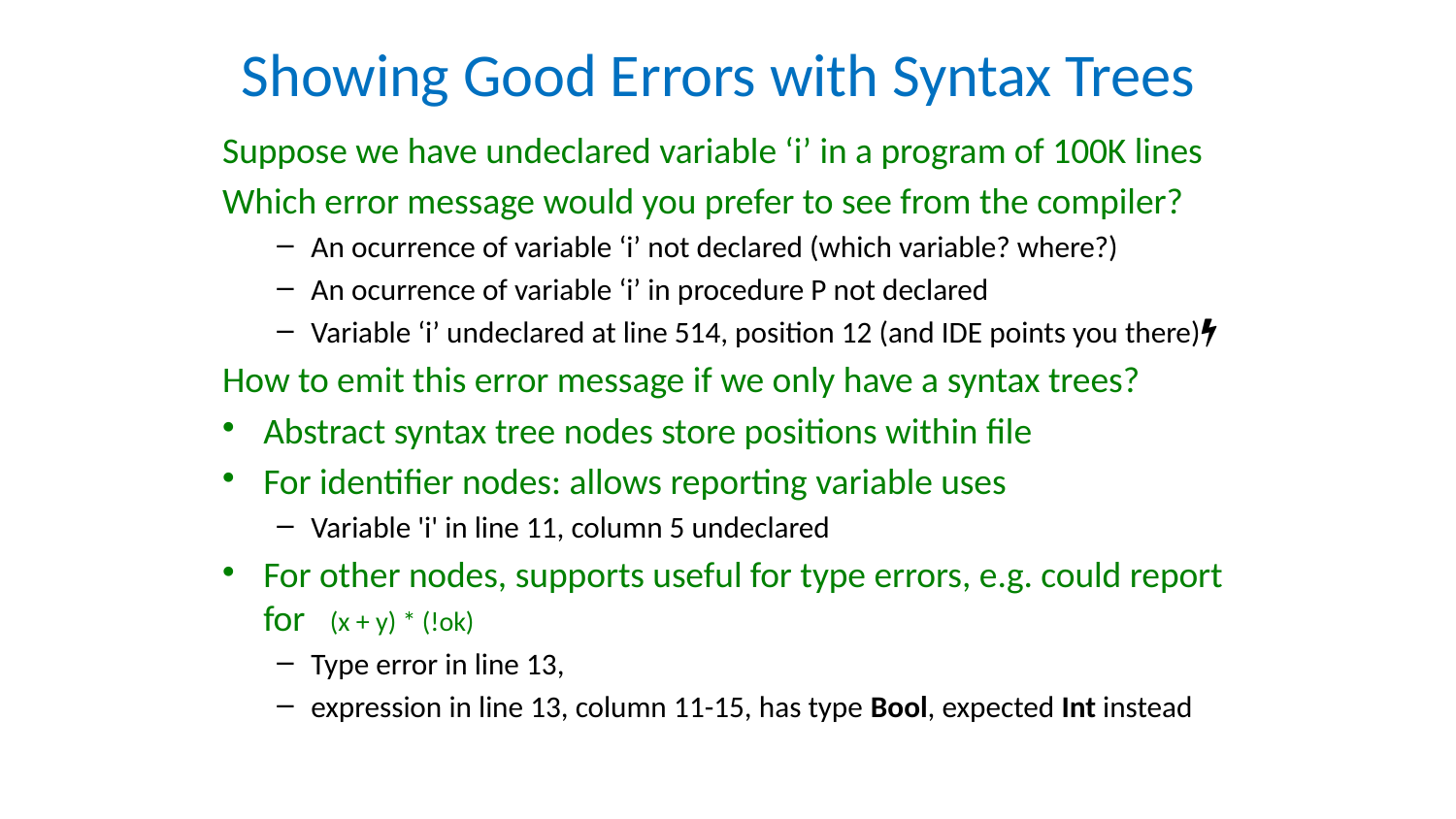- so it has first and last token
- 
- 
- 
- Showing Good Errors with Syntax Trees Constructing trees with positions: – Lexer records positions for tokens – Each subtree in AST corresponds to some parse tree, – Get positions from those tokens – Save these positions in the constructed tree What is important is to save information for leaves
	- information for other nodes can often be approximated using information in the leaves
		-

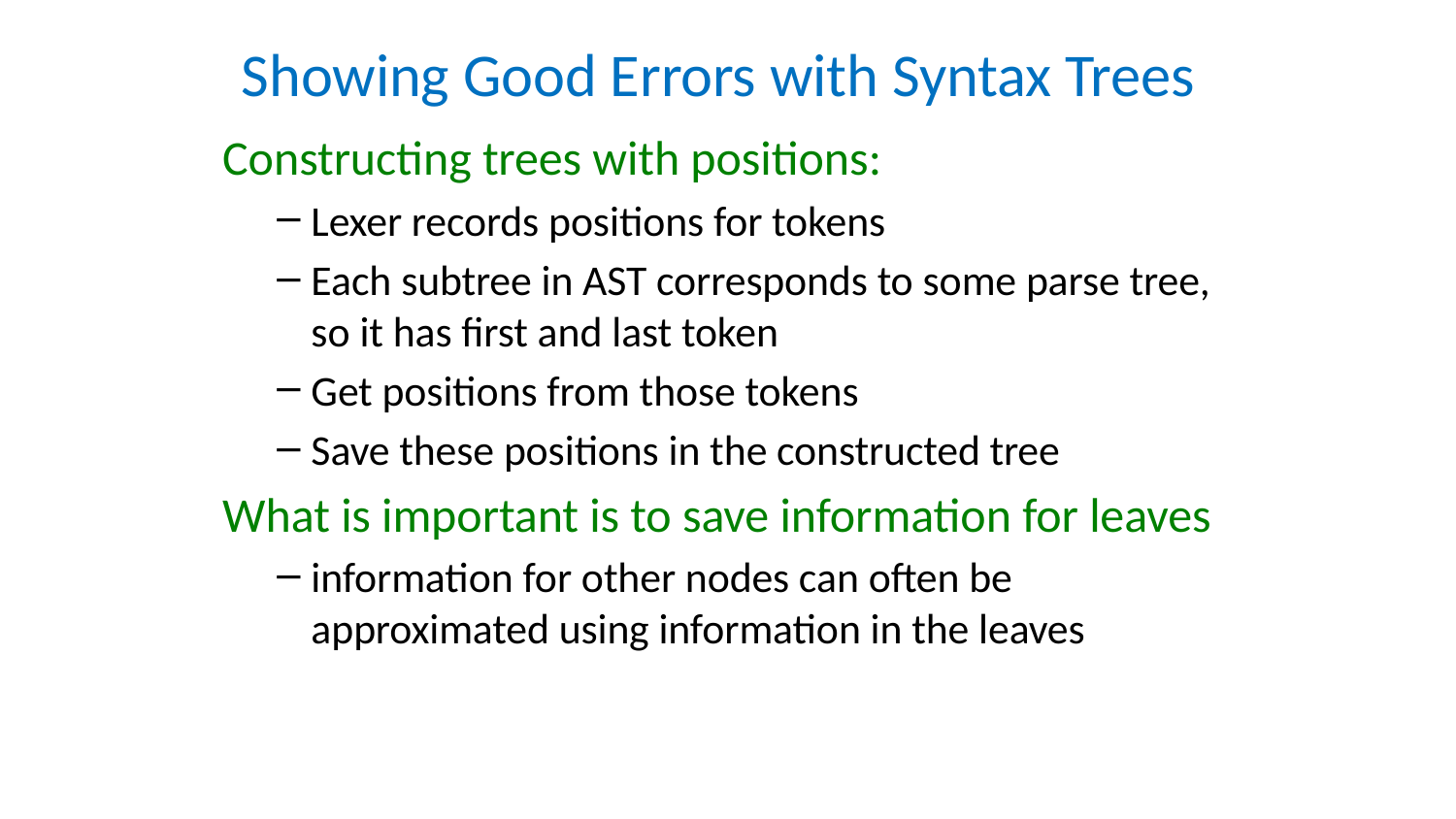### **Continuing Name Analysis:** Scope of Identifiers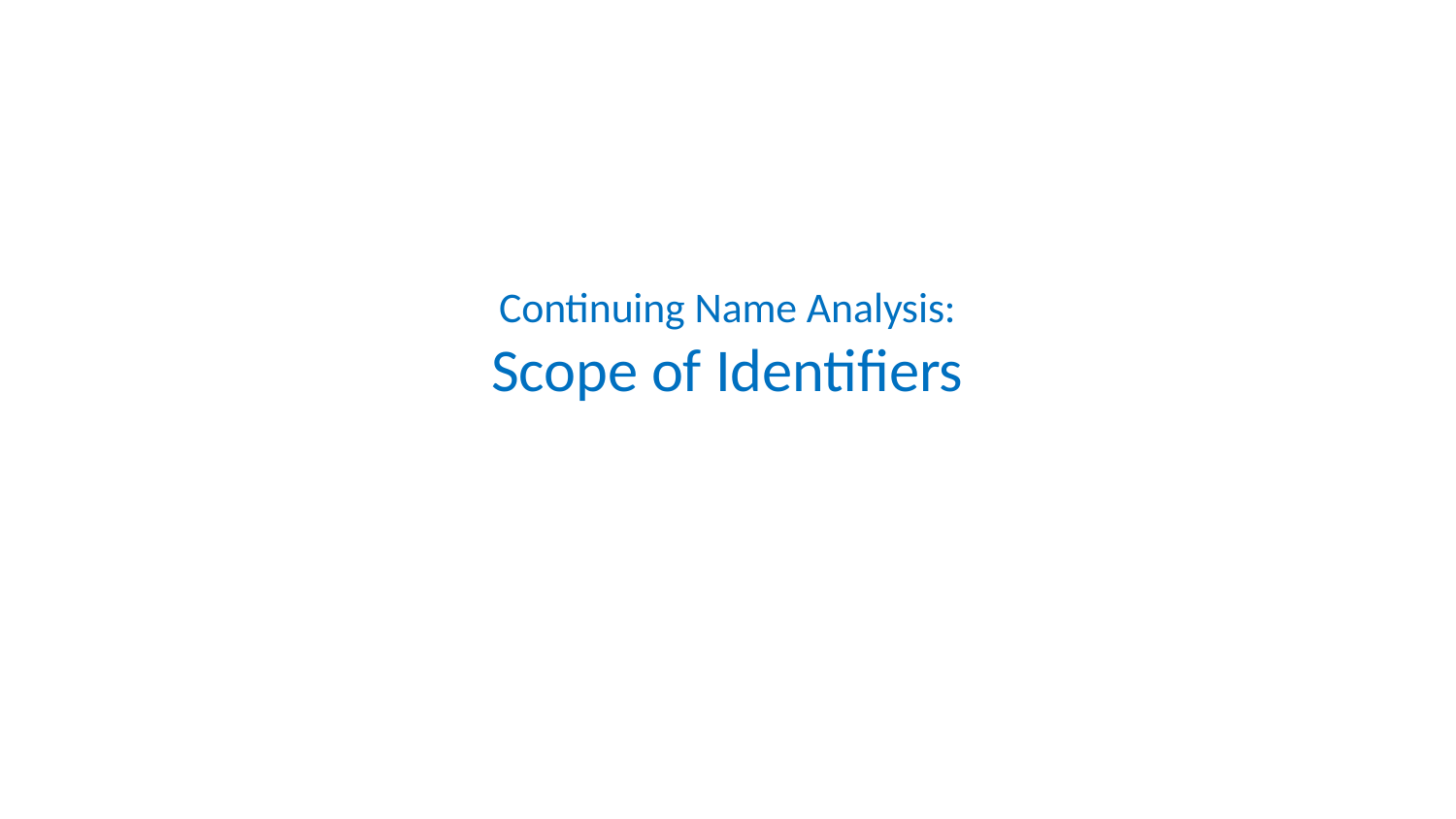

### Scope of a variable  $=$  part of the program where it is visible



- = maps, partial functions (math)
- = environments (PL theory)
- = symbol table (implementation)
- report some simple semantic errors

We usually introduce symbols for things denoted by identifiers. Symbol tables map identifiers to symbols.

Draw an arrow from occurrence of each identifier to the point of its declaration.

Name analysis:

• computes those arrows

For each declaration of identifier, identify where the identifier can be referred to (its scope).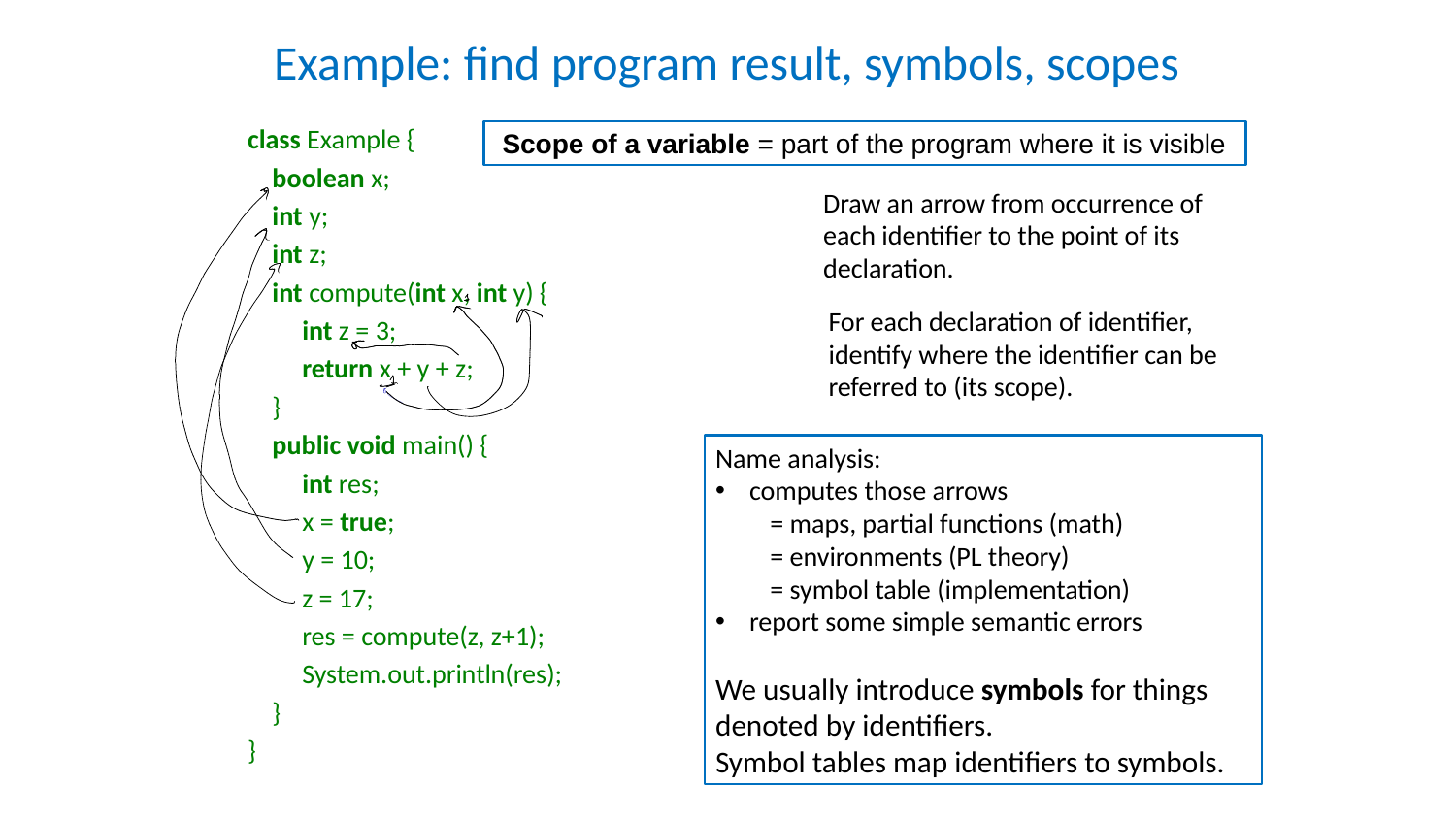### Usual static scoping: What is the result?

class World { int sum; int value; void add() {  $sum = sum + value;$  value = 0; } void main() {  $sum = 0;$ value  $= 10$ ; add(); if (sum  $\% 3 == 1$ ) { int value; value  $= 1;$  add(); print("inner value = ", value); 1 print("sum = ", sum); 10 } print("outer value = ", value); 0 } }

We will assume static scoping unless otherwise specified.

Identifier refers to the symbol that was declared "closest" to the place in program structure (thus "static").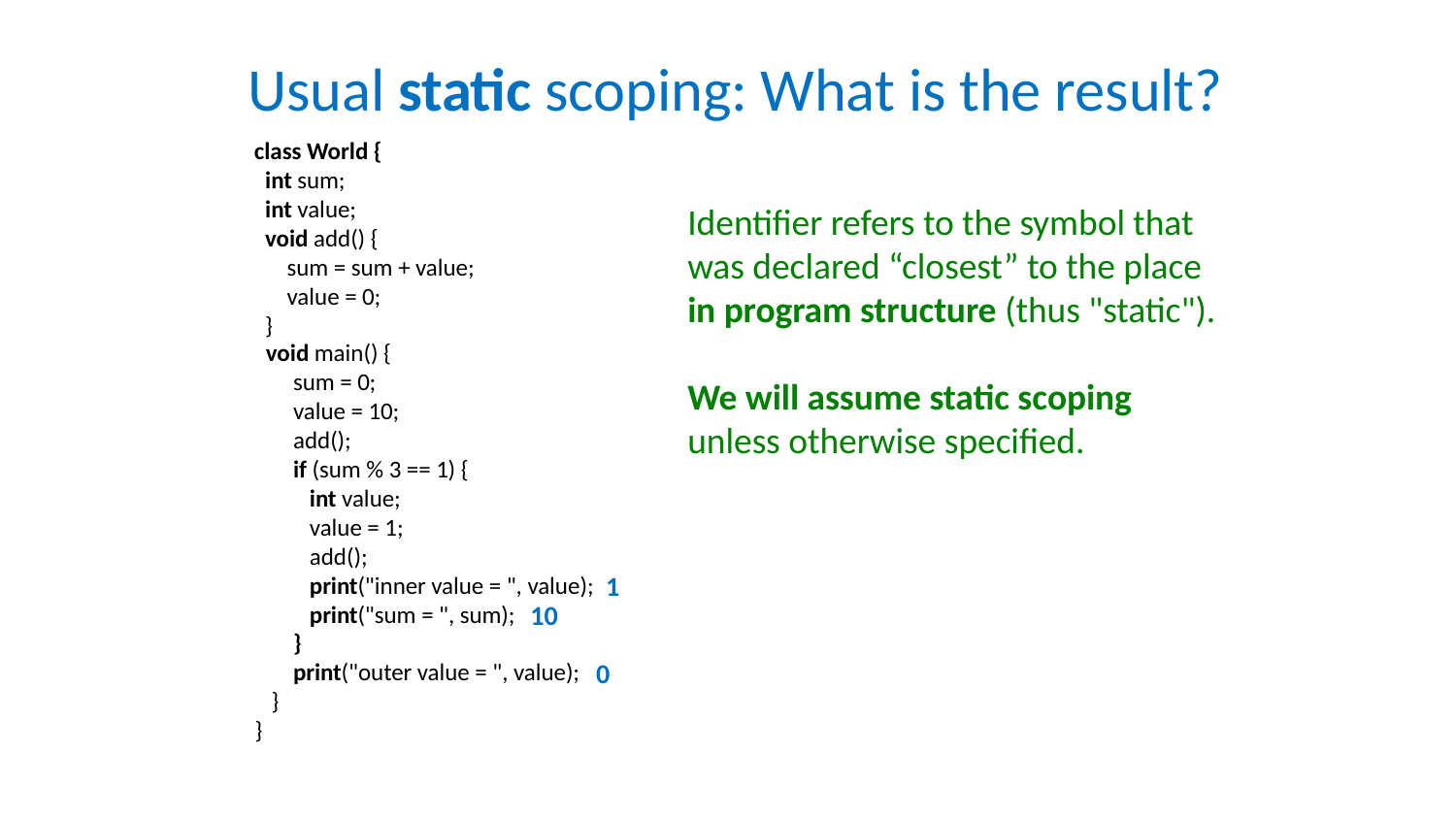### Renaming Statically Scoped Program

- $sum = sum + value;$ if (sum  $\% 3 == 1$ ) { int value1; value $1 = 1$ ; add(); // cannot change value1 print("inner value = ", value1); 1 print("sum = ", sum); 10
- print("outer value = ", value); 0
- 
- 
- 

class World { int sum; int value; void add(int foo) { value  $= 0$ ; } void main() {  $sum = 0;$ value  $= 10$ ; add(); } } }

We will assume static scoping unless otherwise specified.

Property of static scoping: Given the entire program, we can rename variables to avoid any shadowing (make all vars unique!)

Identifier refers to the symbol that was declared "closest" to the place in program structure (thus "static").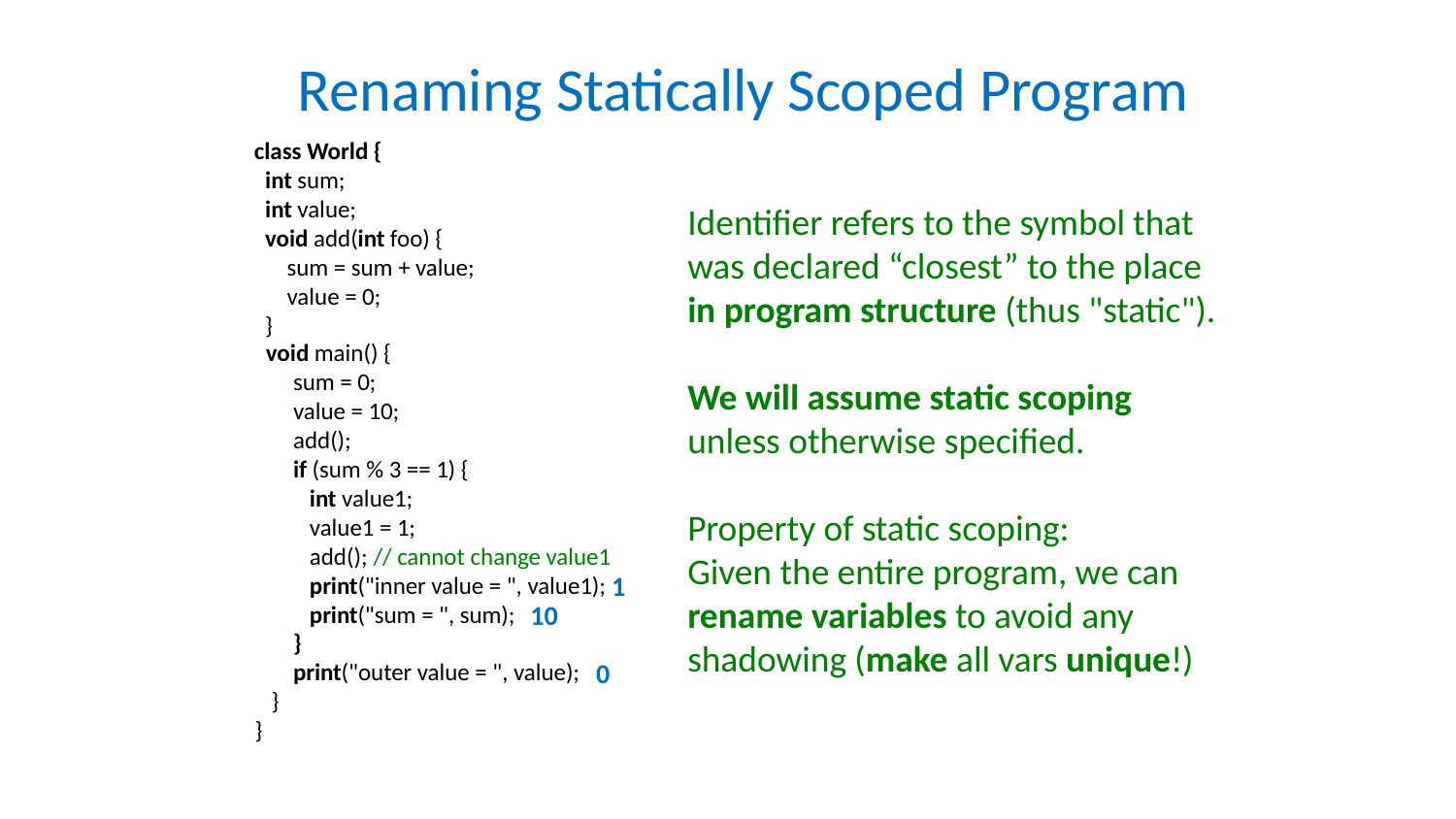### Dynamic scoping: What is the result?

- 
- $sum = sum + value;$ 
	-
	-
	-
	-
- if (sum  $\%$  3 == 1) {
	-
	-
- print("inner value = ", value); 0 print("sum = ", sum); 11
- print("outer value = ", value); o



class World { int sum; int value; void add() { value = 0; } void main() {  $sum = 0;$ value  $= 10$ ; add(); int value; value  $= 1$ ; add(); } } }

Symbol refers to the variable that was most recently declared within program execution.

Views variable declarations as executable statements that establish which symbol is considered to be the 'current one'. (Used in old LISP interpreters.)

Translation to normal code: access through a dynamic environment.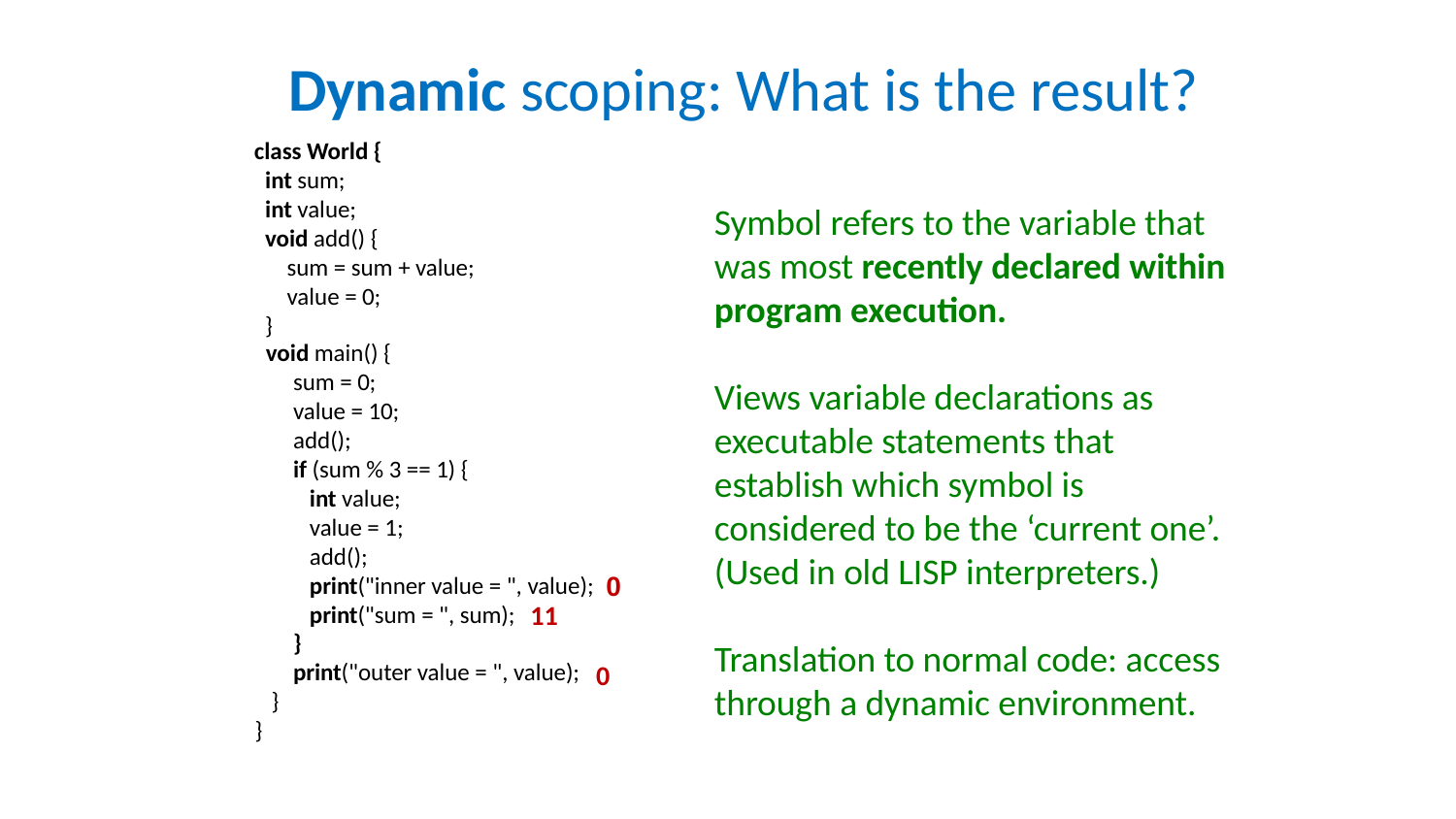```
class World {
  int sum; 
  int value;
  void add() {
   sum = sum + value;value = 0;
 }
  void main() {
    sum = 0;value = 10;
     add();
      int value;
      value = 1;
       add();
 }
print("outer value = ", value); o
 }
}
```
if (sum  $\% 3 == 1$ ) { print("inner value = ", value); 0 print("sum = ", sum); 11

```
Dynamic scoping translated 
using global map, working like stack
                                  class World {
                                    pushNewDeclaration('sum); 
                                    pushNewDeclaration('value);
                                    void add(int foo) {
                                      update('sum, lookup('sum) + lookup('value)); 
                                      update('value, 0);
                                   }
                                    void main() {
                                      update('sum, 0);
                                       update('value,10);
                                       add();
                                     if (lookup('sum) % 3 == 1) {
                                        pushNewDeclaration('value);
                                        update('value, 1);
                                        add();
                                        print("inner value = ", lookup('value));
                                        print("sum = ", lookup('sum));
                                        popDeclaration('value)
                                   }
                                      print("outer value = ", lookup('value)); }
```
### Object-oriented programming has scope for each } object, so we have a nice controlled alternative to dynamic scoping (objects give names to scopes).